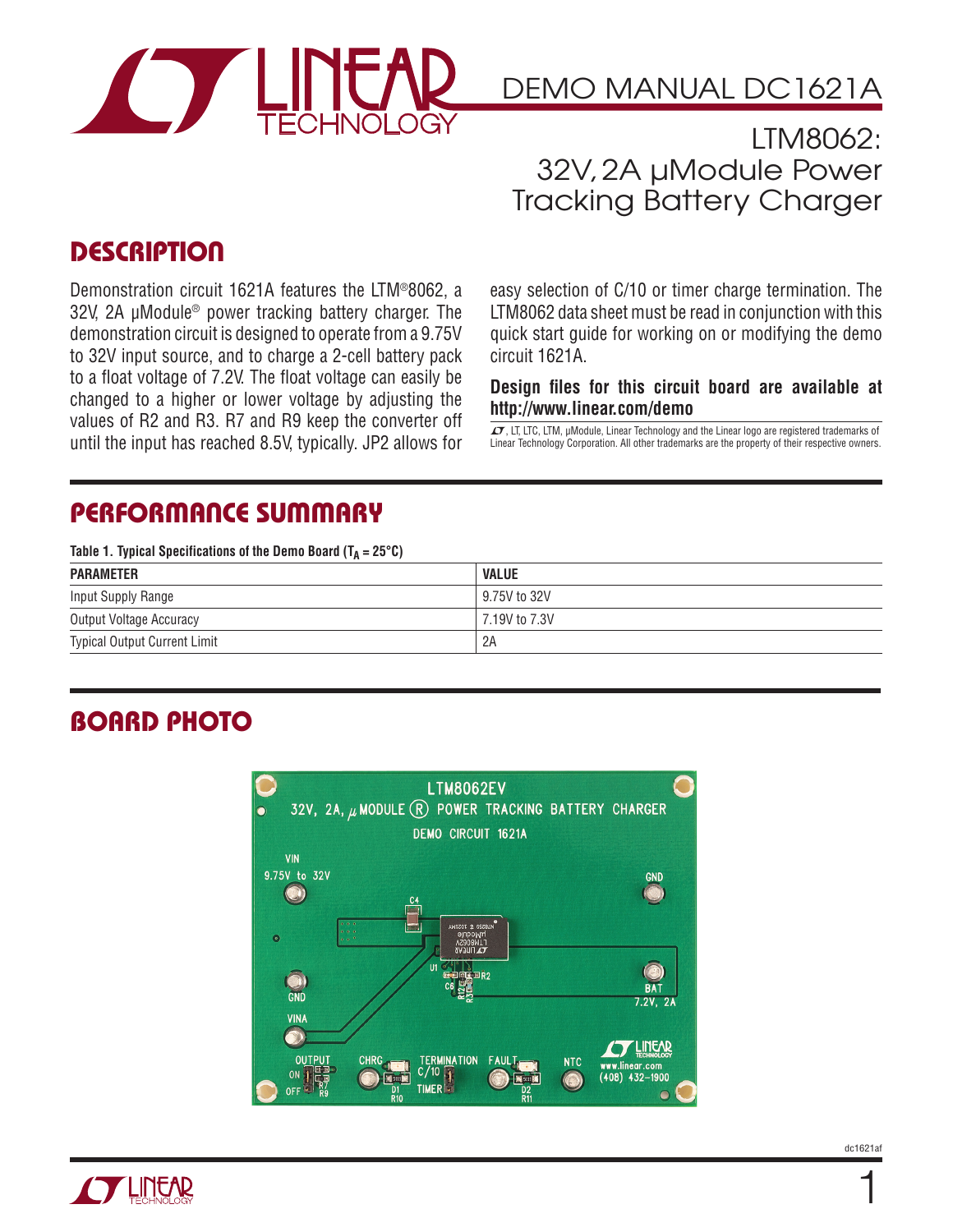# **QUICK START PROCEDURE**

Demonstration circuit 1621A is easy to set up to evaluate the performance of the LTM8062.

Using short twisted pairs of leads for any power connection, with all loads and power supplies off, refer to Figure 1 for the proper measurement and equipment setup.

Follow the procedure below:

1. Jumper and Power Supply Setting:

 $JPI = ON$  PS1 = OFF  $JP2 = C/10$   $PS2 = OFF$ 

- 2. Turn on PS2 and slowly increase the voltage to 4.5V while monitoring the current into the BAT pin. If the current is less than 5mA, turn on PS1. Increase the voltage on PS1 to 8V while monitoring the input current. If the current is less than 5mA, increase PS1 to 12V.
- 3. Verify that the battery charging current,  $I_{BAT}$ , is between 250mA and 350mA. The CHRG LED should be on and the FAULT LED should be off.
- 4. Increase PS2 until  $V_{BAT}$  is 6.3V. Verify the input current,  $I_{IN}$ , is between 1A and 1.5A, the battery current,  $I_{BAT}$ , is between 1.775A and 2.225A and that the CHRG LED is on.
- 5. Increase PS2 until  $V_{BAT}$  is 7.4V. Verify the battery charging current,  $I<sub>BAT</sub>$ , is less than 5mA and that the CHRG LED is off.
- 6. Decrease PS2 until  $V_{BAT}$  is 6.8V. Verify the battery current,  $I<sub>BAT</sub>$ , is between 1.775A and 2.225A and that the CHRG LED is on.
- 7. Set JP1 to off. Verify the charging current,  $I_{BAT}$ , is less than 5mA and that the FAULT LED and the CHRG LED are off.
- 8. Set JP1 to on. Connect a jumper from the NTC pin to ground. Verify the charging current,  $I<sub>BAT</sub>$ , is less than 5mA and that the FAULT LED and the CHRG LED are on.
- 9. Remove the jumper from NTC to ground. Verify the charging current,  $I_{BAT}$ , is between 1.775A and 2.225A and that the FAULT LED is off and the CHRG LED is on.
- 10. At this point, vary PS1 between the 9.75V to 32V range if desired, and verify the charging current is between 1.775A and 2.225A and that the CHRG LED is on.
- 11. This concludes the test. Turn off PS1 and PS2.

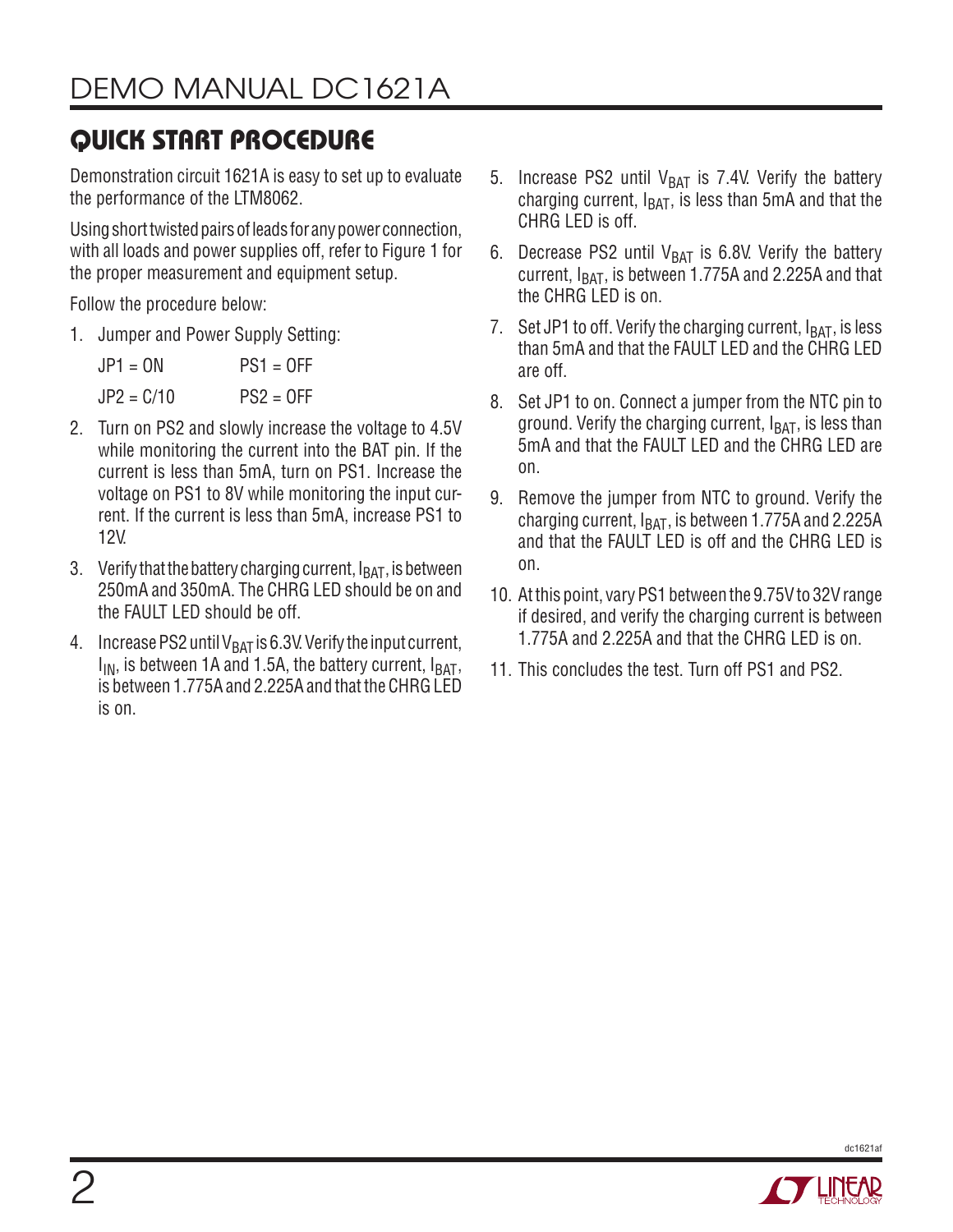#### **QUICK START PROCEDURE**









Figure 2. Efficiency vs I<sub>BAT</sub>, 7.2V Float Figure 3. Input Current vs I<sub>BAT</sub>, 7.2V Float

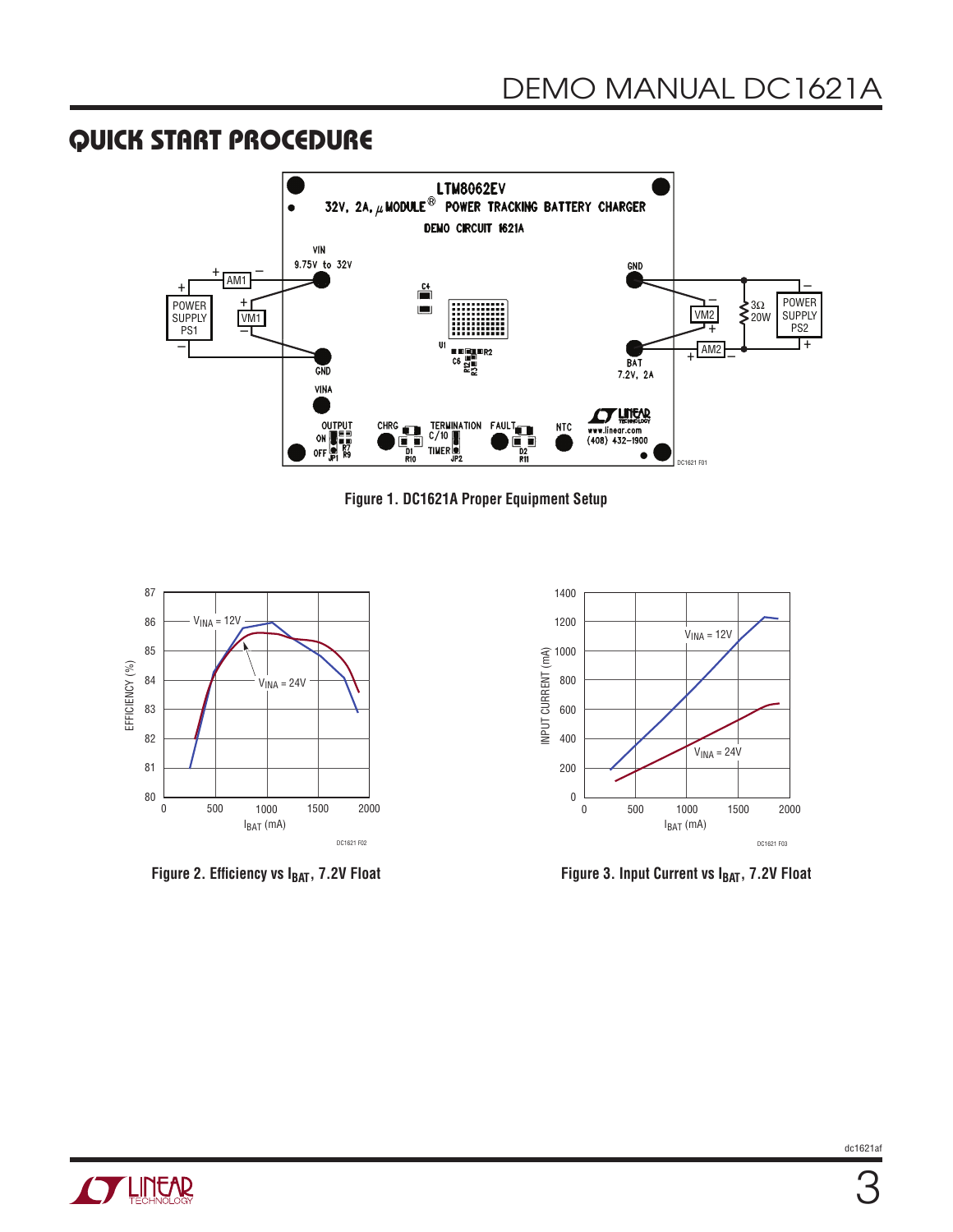## **PARTS LIST**

| <b>ITEM</b>                                     | QTY            | <b>REFERENCE</b>               | <b>PART DESCRIPTION</b>            | <b>MANUFACTURER/PART NUMBER</b>         |
|-------------------------------------------------|----------------|--------------------------------|------------------------------------|-----------------------------------------|
| <b>Required Circuit Components for DC1621A</b>  |                |                                |                                    |                                         |
| 2                                               |                | C <sub>3</sub>                 | Cap., SMT, 22µF, 50V, 20%          | Sanyo, 50CE22BS                         |
| 3                                               |                | C <sub>4</sub>                 | Cap., X5R, 10µF, 35V, 20%, 1210    | Taiyo Yuden, GMK325BJ106MN-T            |
| 5                                               | 1              | C <sub>6</sub>                 | Cap., X5R, 0.68µF, 10V, 20%,0603   | AVX, 0603YD684KAT                       |
| 12                                              | 1              | R <sub>2</sub>                 | Res., Chip, 549k, 0.1%, 0603       | Vishay, TNPW0603549KBKEA                |
| 13                                              | 1              | R <sub>3</sub>                 | Res., Chip, 459k, 0.1%, 0603       | Vishay, TNPW0603459KBKEA                |
| 19                                              |                | U1                             | I.C. LTM8062, LGA-77-15 $\times$ 9 | Linear Technology Corporation LTM8062EV |
| <b>Additional Demo Board Circuit Components</b> |                |                                |                                    |                                         |
| 1                                               | 0              | C1, C2                         | 0PT                                |                                         |
| 4                                               | 1              | C <sub>5</sub>                 | Cap., X5R, 47µF, 16V, 20%, 1210    | Taiyo Yuden, EMK325BJ476MM-T            |
| 6                                               |                | D <sub>1</sub>                 | <b>LED-LN</b> Green                | Panasonic, LN1351CTR                    |
| 7                                               | 1              | D <sub>2</sub>                 | <b>LED-LN Red</b>                  | Panasonic, LN1251CTR                    |
| 11                                              | 1              | R <sub>1</sub>                 | Res., Chip, 0Ω 1/16W 1 AMP, 1206   | Vishay, CRCW12060000Z0EA                |
| 14                                              | 1              | R <sub>4</sub>                 | Res, Chip, 0.1Ω, 1/8W, 1%, 1206    | Vishay, WSL1206R1000FEA                 |
| 15                                              | 3              | R6, R8, R12                    | Res., Chip, 0Ω 1/16W, 0603         | Vishay, CRCW06030000Z0EA                |
| 16                                              |                | R <sub>7</sub>                 | Res., Chip, 604k, 1%, 0603         | Vishay, CRCW0603604KFKEA                |
| 17                                              | 1              | R <sub>9</sub>                 | Res., Chip, 100k, 1%, 0603         | Vishay, CRCW0603100KFKEA                |
| 18                                              | $\overline{2}$ | R10, R11                       | Res., Chip, 5.1k, 1%, 1206         | Vishay, CRCW12065K10FKEA                |
| <b>Hardware for Demo Board Only</b>             |                |                                |                                    |                                         |
| 8                                               | 8              | E1, E2, E3, E5, E6, E7, E8, E9 | Turret, Testpoint                  | Mill Max 2501-2-00-80-00-00-07-0        |
| 9                                               | $\overline{2}$ | JP1, JP2                       | Headers, 3 Pins 2mm Ctrs.          | Samtec TMM-103-02-L-S                   |
| 10                                              | 2              | XJP1, XJP2                     | Shunt, 2mm Ctrs.                   | Samtec 2SN-BK-G                         |



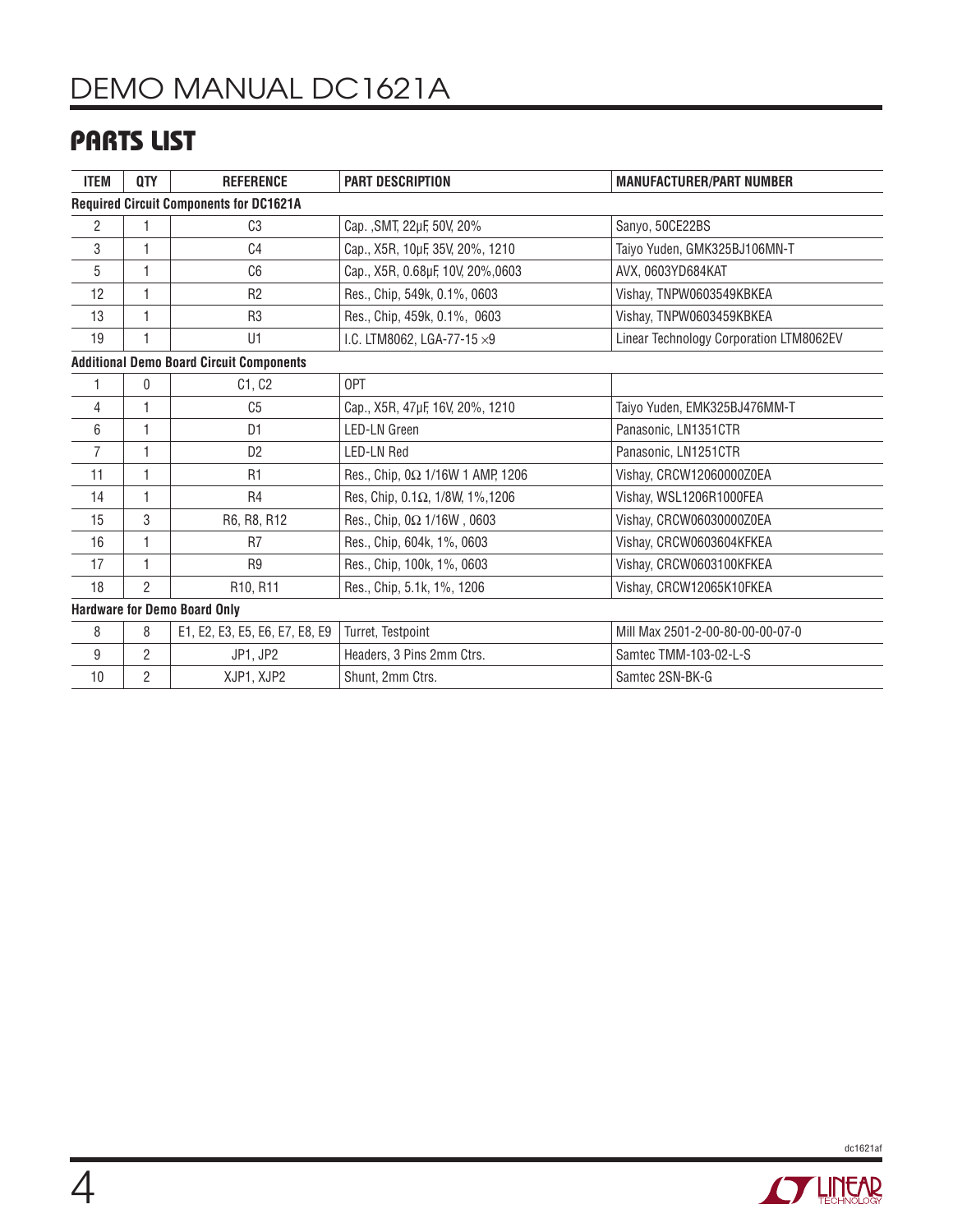#### **SCHEMATIC DIAGRAM**





Information furnished by Linear Technology Corporation is believed to be accurate and reliable. However, no responsibility is assumed for its use. Linear Technology Corporation makes no representation that the interconnection of its circuits as described herein will not infringe on existing patent rights. dc1621af

5